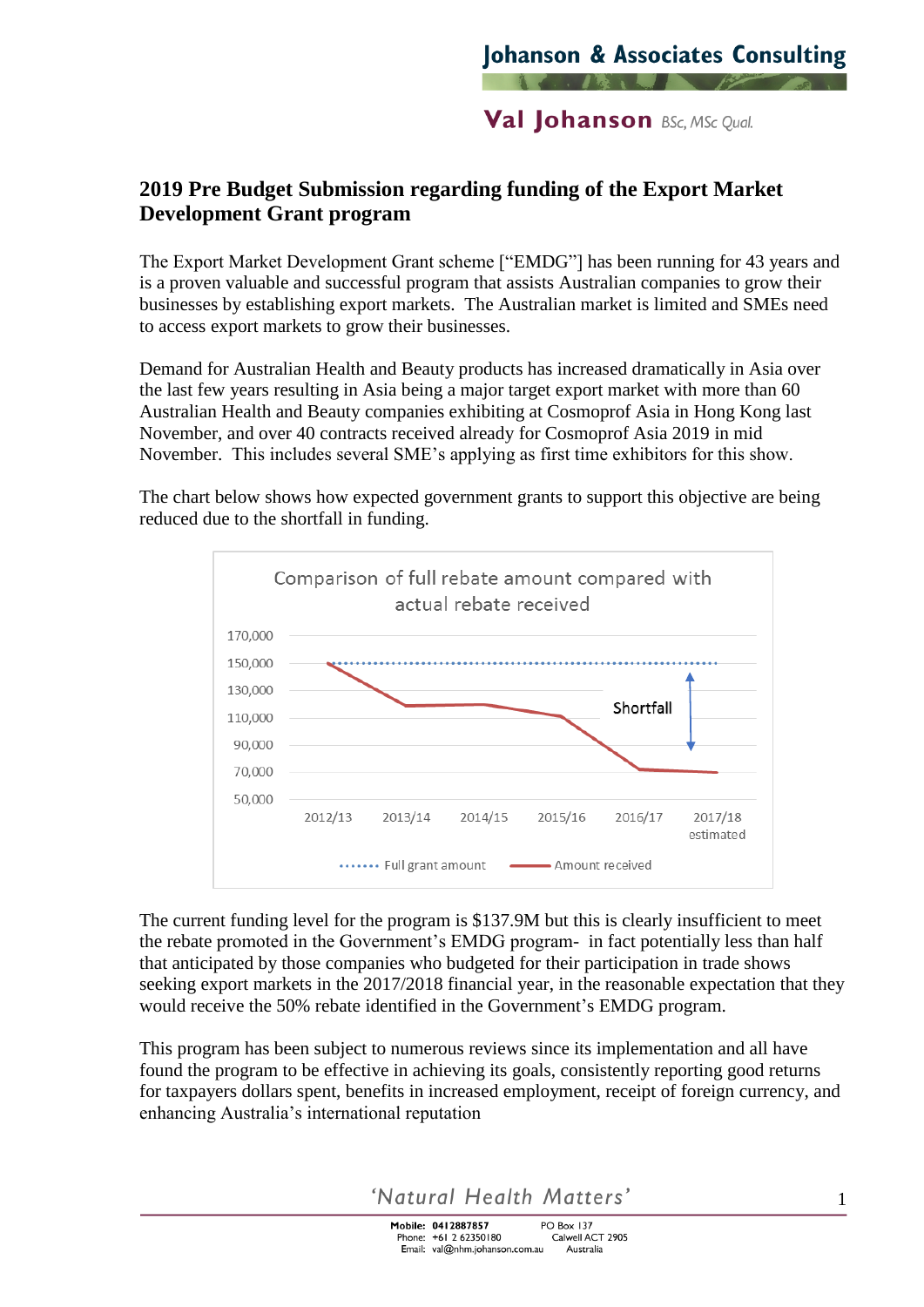**Val Johanson** BSc, MSc Qual.

The most recent independent review was commissioned by the government in 2015 and undertaken by Mr Michael Lee, found:

- 1) "*the EMDG scheme continues to be effective in meeting its goals of bringing benefits to Australia by encouraging the creation, development and expansion of overseas markets for Australian goods, services, intellectual property and know-how*".
- 2) "*considerable scope to lift Australia's export performance*", and a preference for an increase in applicant numbers (as Australian companies increasingly sought to enter new markets).
- 3) "*the effectiveness of the EMDG scheme in instilling confidence in small and mediumsized business has been hampered by the reduction in real value of budgeted funding since 2009, when the scheme stood at \$200 million; and that this reduction should be addressed now*…."

The report contained detailed information, including expert reports. Consulting firm KPMG was asked to analyse the net economic benefit of the EMDG scheme. That report found that each dollar of an EMDG scheme grant generated an economic benefit of \$7.03 when industry spill-overs and productivity gains were taken into account. Mr Lee forecast increased demand for EMDG funding and his predictions have proven to be very accurate with numbers trending upward each year from 3,195 at the time of the report to approximately 4,000 in 2018/19.



One of the key recommendations was "*…. That the budget allocation (in anticipating a 5 per cent annual increase in the number of grant recipients) be progressively increased by \$12.4 million per year over the next three years (2016–17 to 2018–19) to \$175 million***."**

Minister Birmingham's recent media release (30 Nov 2018) states: **"***we know that Australian businesses that export, hire more staff, pay higher wages and have higher productivity than non-exporting firms***".** 

'Natural Health Matters'